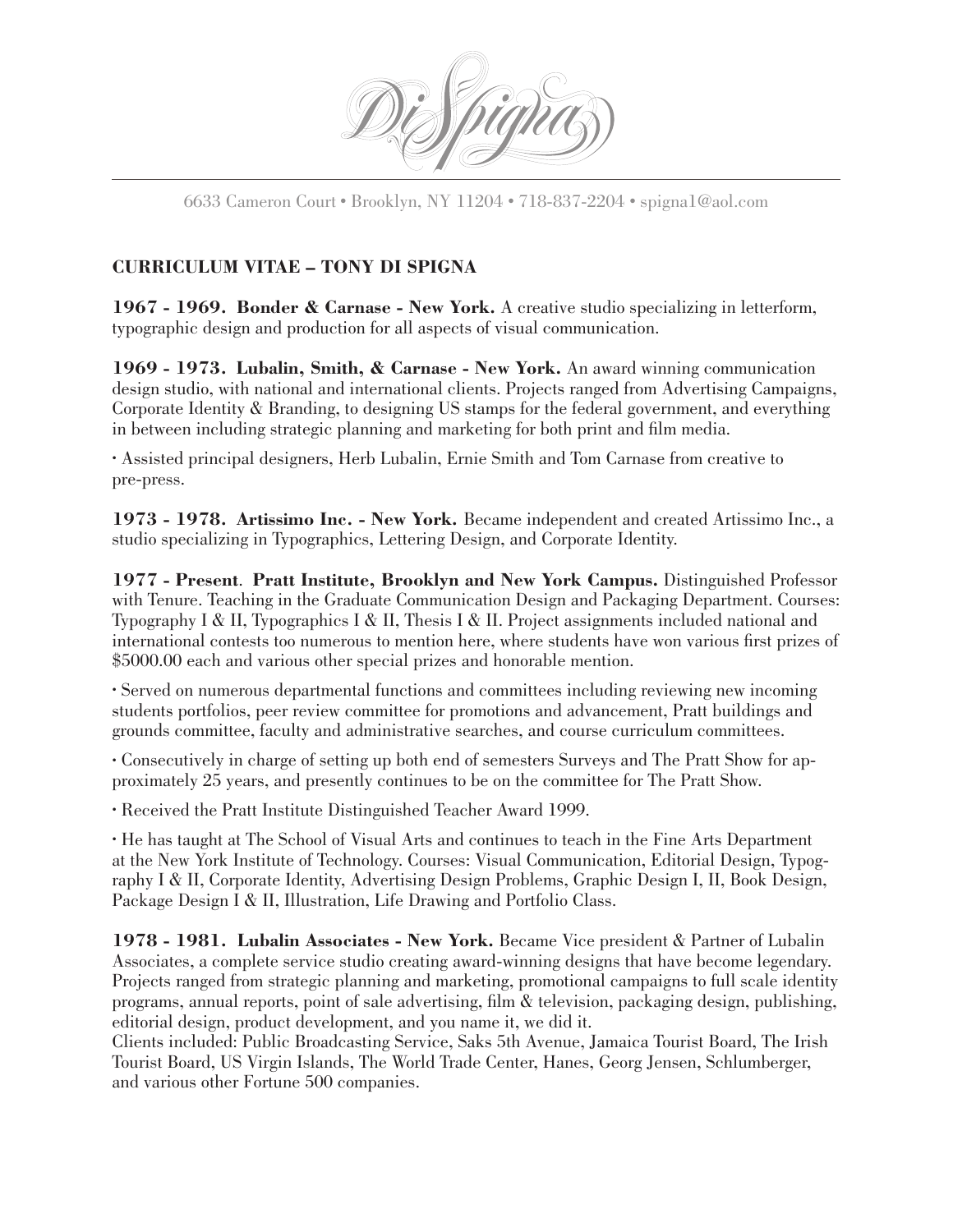**1981 - Present. Di Spigna Design – New York.** Created Di Spigna Design, an independent design studio specializing in Letterform & Typographic Design, Corporate Identity and consultancy on all aspects of communication design.

**2009 - Present. Thinstroke llc. – New York.** Founded Thinstroke llc., a design consultancy studio specializing in creating new and exclusive typefaces for world wide distribution.

**REPRESENTATIVE CLIENT LIST:** ABC-TV/NBC-TV/CBS-TV/PBS-CHANNEL 13/RAN-DOM HOUSE/PENGUIN BOOKS/20TH CENTUREY FOX/JC PENNEY/BOOK OF THE MONTH CLUB/ESQUIRE MAGAZINE/SPORTS ILLUSTRATED/NEWSWEEK MAGAZINE/ZIFFDAVIS PUBLISHING/Mc CALLS MAGAZINE/MONEY MAGAZINE/LADIES HOME JOURNAL/RED-BOOK MAGAZINE/AMERICAN BOOK AWARDS/GREY ADVERTISING/STEVE BURNETT INC./OGILVY & MATHER ADV./BURSTON-MARSTELLER ADV./WELLS RICH GREENE ADV. /AMMIRATI & PURIS ADV./BBD & O ADV./LANDOR ASSOCIATES/PUSHPIN ASSOCIATES/ PENTAGRAM DESIGN/GERTSMAN & MYERS, INC./THE MUSEUM OF BROADCASTING/ DAVID DEUTCH ASSOCIATES/LEBER KATZ & PARTNERS/SPIROS ASSOCIATES/LETRA-SET, USA, INC./EDUCATIONAL BROADCASTING CO./THE HARTFORD INSURANCE CO./ LOUISE FILI DESIGN/THE INK TANK/21ST CENTURY GRAPHICS/PINCO PALLINO FASH-ION/IL GOLFO NEWS/TAKI CERAMICA/LENALI BELLEZZA BOUTIQUE.

**WORK PUBLISHED IN:** CA Magazine/Communication Et Langages Magazine/Campana Magazine/Graphis Magazine/Print Magazine/Baseline Magazine/The Typographer Magazine/Graphic Design Magazine, South Korea/Modern Scribes and Lettering Artists Book/Typo by Friedl, Ott, Stein/ American Type Design & Designers, by David Consuegra,/Foundation of Graphic Design, by Kevin Gatta and Marilyn Lyons/Herb Lubalin by Alan Peckolick & Gertrude Snyder/Lubalin by Adrian Shaughnessy/A History of Graphic Design by Philip Meggs.

**LECTURES & SEMINARS:** Syracuse University, New York/Fashion Institute of Technology, New York/George Washington University, Washington D.C./Parsons School of Design/New York University/Oregon State University/Rutgers University, New Jersey/Pratt Institute, New York,/ The School of Visual Arts/Art Directors Club of New Jersey/Influences 3 Conference, Marshall University, West Virginia/Envision 11 Conference, Sacramento, California/Design Centere, Manchester, England/National College of Art & Design, Dublin. Ireland/College of Fine Arts, Sidney, Australia/ Jeff Talks, Istanbul, Turkey/Graphic Arts Guild, New York/Anadolu University, Eskisehir, Turkey.

**BOOKS:** "Tony Di Spigna's Love Letters", a book on more than 40 years of professional Spencerian letterform designs by Tony Di Spigna to be published in 2013. Other books presently being designed "Typogrrraphics", a book by Tony Di Spigna on his art of typographic designs, and "Grrraphics", a book on his graphic work including a majority of rejects that have never been seen.

**EXHIBITIONS:** Art Directors Club of New York/Art Directors Club of Sacramento/Paris, France, Traveling Design Exhibit organized by Jean Larcher/London, England, Traveling Design Exhibit organized by David Quay/The School of Visual Arts – Part of the 40th Anniversary Celebration/Pratt Institute, New York/New York Institute of Technology/Carnegie International Museum, Pittsburgh/ C.C.I. Centre Georges Pompidou International Exhibit, Paris, France/Museo Civico Del Torrione, Forio, Italy/Anadolu University Museum, Eskisehir, Turkey.